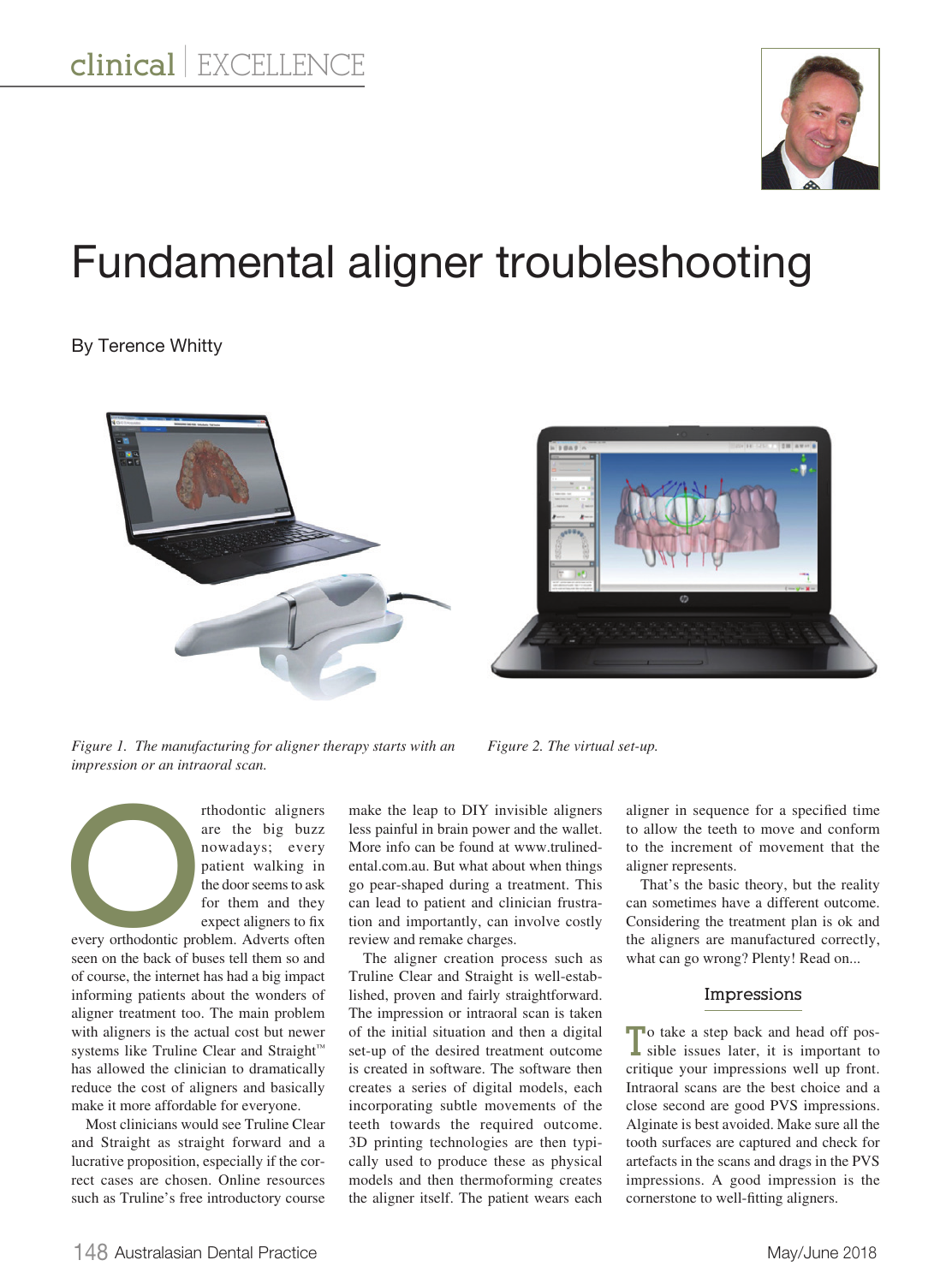## **clinical** | EXCELLENCE

 $\mathbf{\Omega}$ 



 $\frac{1}{2}$  UNIZ+ **DEON** 

☆■ウ中

*Figure 3. Virtual model creation. Figure 4. The software arranges models for printing.*

## **Initial fitting of aligners**

**Y**ou can get a lot of information from the initial fitting of the aligners. Most first aligners will fit straight in and feel slightly tight. If the initial aligner is tight and just not seating, but looks as though it will fit ok, have the patient try using the aligner seating devices, such as Aligner Chewies. This may have to be done over a day or so. If the aligner is not fitting well or does not fit at all, you could suspect the impression was not accurate, so it may be best to take new impressions and send it to the manufacturer.

### **Compliance issues**

I<sup>t</sup> takes a lot of commitment from the patient to successfully tackle aligner t takes a lot of commitment from the treatment. Wearing aligners is literally a full time job so make sure they know this before they commit to aligner therapy. If they are not committed, disaster is lurking in the background before you even start.

Without a doubt, the largest contributor to aligner treatment failure is lack of complete compliance on behalf of the patient. Unlike braces, which are worn and generally working 24/7, aligners, conversely, can be removed and just stop working during this "down time". The length of removal time can impact treatment success drastically. Aligners should be removed for brushing, flossing and three meals a day only and that roughly equates to 1.5 hours a day, otherwise they need to be in situ. So to spell it - out 22.5 hours a day minimum! Aligners can be removed



*Figure 5. The UNIZ Dental Pro prints models in under 30 minutes!*

for the odd special occasion, but regular non-wearing of aligners will impact the outcome of treatment and will often be the sole reason for failure.

Part time aligner wear does not work - period. This is because of the "rubber band effect". When an aligner is inserted, force is placed on the tooth and in turn the periosteum. Osteoblastic and osteoclastic activity starts and this can take about 72 hours or so to initiate. If the patient takes out the aligners, say, for a 4-hour period, this activity ceases and the tooth can easily move back to the starting position. Later, when the aligner is placed back in, the whole cycle needs to start again. This is just like a rubber band stretching and relaxing.



*Figure 6. Manufactured aligner.*

Patients will swear blind that they are 100% compliant, but the truth is in 99% of cases, the actual aligners don't lie. If they were wearing them correctly, they would fit well, be progressing and problem free. Compliance is king! Truline supplies Virtual Track printed models to check tracking and compliance. Figures 7-9 demonstrate the concept very well.

A non-compliant patient will often miss appointments, won't wear aligners to the appointment, have trouble putting aligners on and more often than not have really sparkling clean aligners!

### **Length of sequence issues**

**Then a patient is given a series of** aligners to take home, wear and change at intervals, there is always a danger the patient may "jump ahead" too quickly to the next aligner in sequence. Consider, if the patient is instructed to change aligners every 2 weeks but they get it into their head that the aligner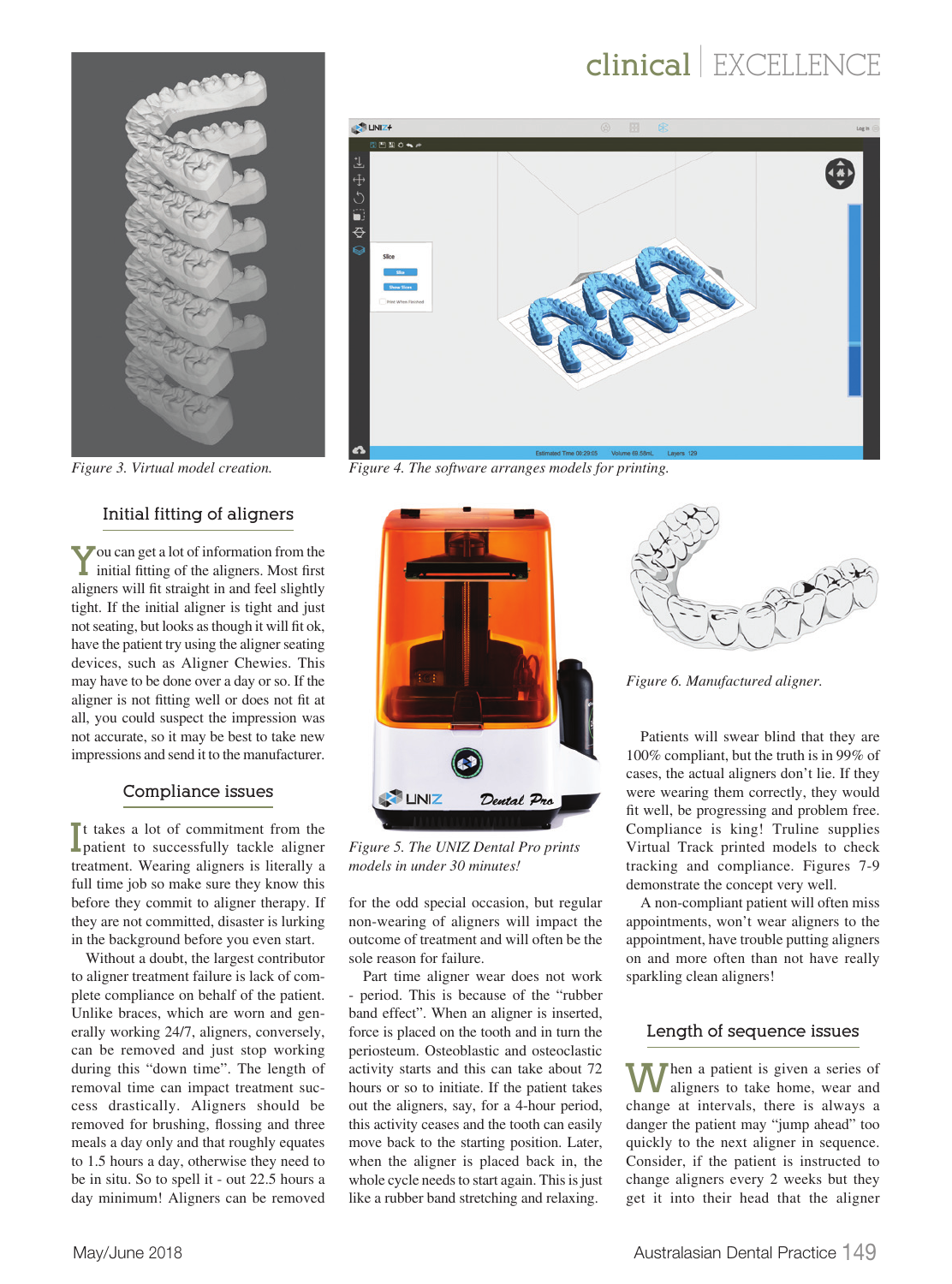# **clinical** | EXCELLENCE

## **Table 1. Aligner troubleshooting chart**

| <b>Problem</b>                                   | <b>Likely Cause</b>                                                                                                           | <b>Solution</b>                                                                                                                          |
|--------------------------------------------------|-------------------------------------------------------------------------------------------------------------------------------|------------------------------------------------------------------------------------------------------------------------------------------|
| Aligner doesn't fit well or does not fit at all  | Tight fitting aligner                                                                                                         | Use aligner Chewies to help seat aligner                                                                                                 |
|                                                  | Wrong aligner given to patient                                                                                                | Check correct aligner or correct number in<br>sequence is given to patient                                                               |
|                                                  | Impression Inaccurate                                                                                                         | Take new impression and send to manufacturer                                                                                             |
| During treatment some<br>aligners don't fit well | Teeth are not moving as planned or<br>not tracking well due to insufficient space,<br>insufficient force or compliance issues | Check IPR instructions and review case<br>Add enhancement dimples to current aligner<br>to increase pressure<br>Check patient compliance |
|                                                  | Wrong aligner in sequence given to patient or<br>tried by patient                                                             | Check patient is using the correct sequence<br>of aligners                                                                               |
| Aligner pops out                                 | At start of treatment if obvious bad fit:<br>Faulty impression                                                                | Retake impression<br>Add retention dimples to aligner if not serious                                                                     |
| Aligner very tight or hard to fit                | Path of insertion issues due to tooth anatomy<br>or position of teeth. e.g. Proclined centrals                                | Take care seating aligner in best path of inser-<br>tion. Slightly trim aligner in deep undercuts                                        |
|                                                  | Too many attachments or too much flash<br>around attachments                                                                  | Remove flash, slightly smooth and polish edges                                                                                           |
| Aligner loose                                    | Short clinical crowns                                                                                                         | Use pliers to add retention dimples                                                                                                      |
| Tooth won't rotate completely                    | Insufficient force                                                                                                            | Add movement dimples                                                                                                                     |
|                                                  | Insufficient space, binding contacts                                                                                          | Check IPR<br>Use button and elastic                                                                                                      |
|                                                  | Interference from opposing teeth                                                                                              | Wait for opposing arch to clear                                                                                                          |
|                                                  | Attachment not engaging correctly in aligner                                                                                  | Use aligner Chewie to seat aligner                                                                                                       |
|                                                  | Insufficient wear time (Compliance)                                                                                           | Review compliance                                                                                                                        |
| Tooth not extruding                              | Attachment not engaging                                                                                                       | Use aligner Chewie to seat aligner                                                                                                       |
|                                                  | Range of movement is excessive                                                                                                | Use button and elastic                                                                                                                   |
| Posterior open bite                              | Anterior interference<br>Insufficient levelling<br>Transient posterior Occlusion                                              | Use 3-3 Aligner and allow posterior settling                                                                                             |
| Relapse post treatment                           | Insufficient retention                                                                                                        | Use active retainers and rigorous retention plan                                                                                         |